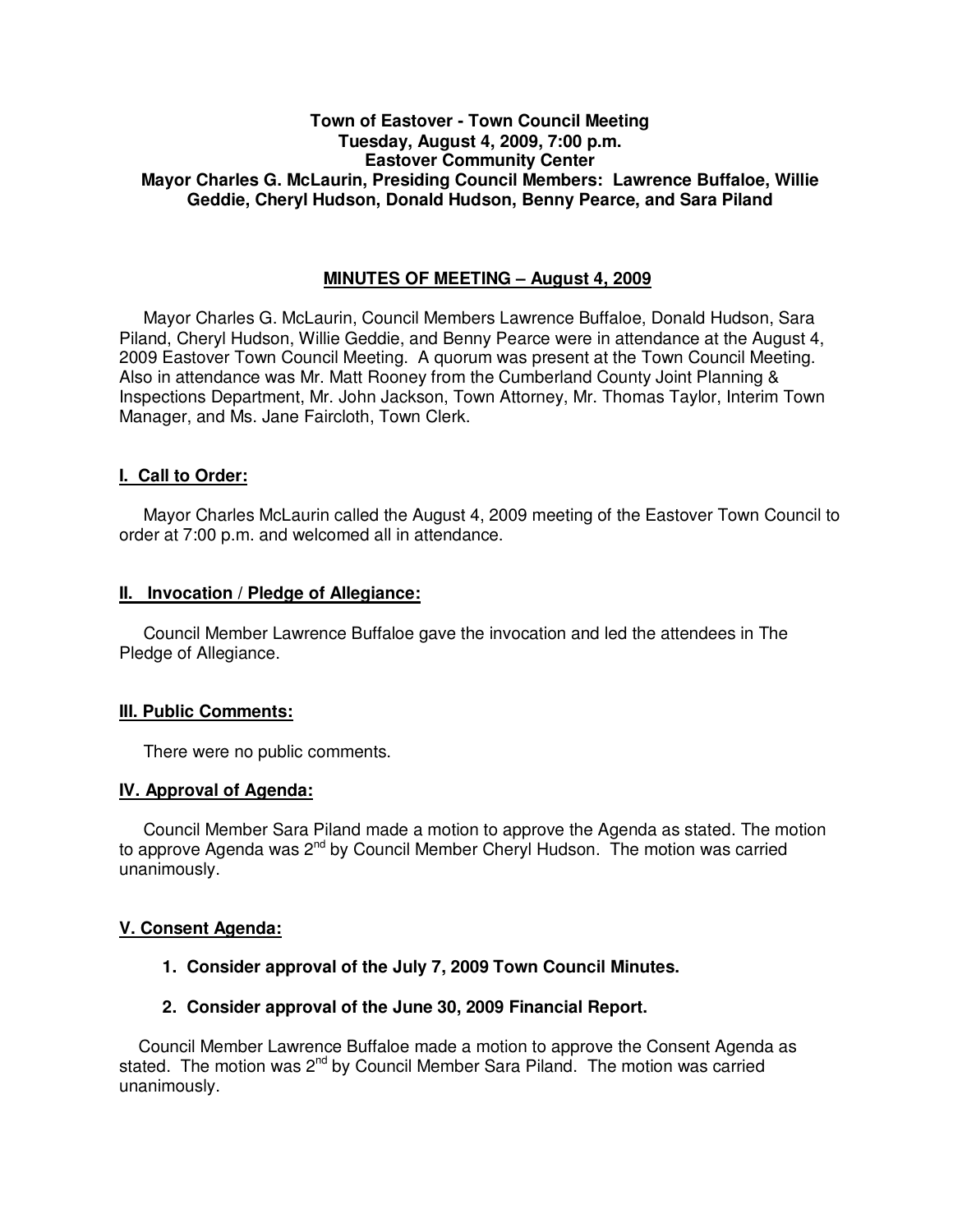# **VI. Discussion Agenda:**

#### **Agenda Item #1:**

#### **Briefing by Mr. Tim Mitchell from the Cumberland County Emergency Services.**

 Mr. Tim Mitchell from the Cumberland County Emergency Services briefed the Town Council on Emergency Services available in Cumberland County. Mr. Mitchell stated that all Towns had signed the Mutual Aid Agreement in the State of North Carolina. He stated that his office covers the 911 Communications, Fire Marshall Office, which is code enforcement for commercial buildings. He stated that the 911 Communications personnel do an outstanding job, and are an Accredited Center of Excellence of Emergency Dispatch. When you call 911 there are certain questions that must be asked of you each time. He stated that it is crucial that the 911 Dispatcher gets this information, so they may dispatch the proper personnel to your particular situation. The 911 Dispatcher knows the caller is upset, but these questions must be answered.

 Mr Mitchell stated that his office offers CPR Training, how to instruct a person on deliver of a baby, if necessary. Mr. Mitchell also talked about the upcoming hurricane season which is June 1 through November 30. He stated that there are nine main storms predicted this hurricane season. They may or may not hit our area, but everyone should be prepared. Everyone should have 72 hours of water and food available for emergency preparedness. He stated that it takes 1 gallon of water per each day. It takes 5 gallons of water per person to flush toilets per day. He recommended that we not only have a Preparedness Plan but to have it written on paper and make the whole family aware of this information. If a hurricane is predicted to hit our area, fill up your bathtubs with water so this can be used to flush toilets, bath, etc. Mr. Mitchell stated that North Carolina is affected by hurricanes more than any other State due to the layout of our coastline. Mr. Mitchell stated that Mac Williams Middle School is the only designated disaster shelter at this time in this area.

## **Agenda Item #2:**

## **Briefing by Ms. Heidi Johnson from the Sustainable Sandhills Green Business Program.**

 Ms. Heidi Johnson briefed the Town Council on the Sustainable Sandhills Green Business Program. She stated that the Program was piloted in Cumberland County during the first quarter of 2008, and opened to all businesses across the Sandhills and Cape Fear Region in April of 2009. She stated that the Greater Fayetteville Futures II is a community wide initiative that will serve as the catalyst for continued positive change in our community. The Objective of the Greater Fayetteville Futures is "Grow and Sustain a Green Community". Ms Johnson stated that there are four sections in the Program and they are as follows:

1. General: awareness, chemical use, purchasing, transportation.

 Examples of required measures are discontinued use of Styrofoam; stock at least one nontoxic cleaner for daily use; use recycled-content office products; and purchase supplies in bulk.

2. Solid Waste: waste reduction, reuse, recycling.

 Examples of required and optimal measures are to perform a solid waste self-assessment; make 2-sided printing and copying standard office practice; recycle office paper, beverage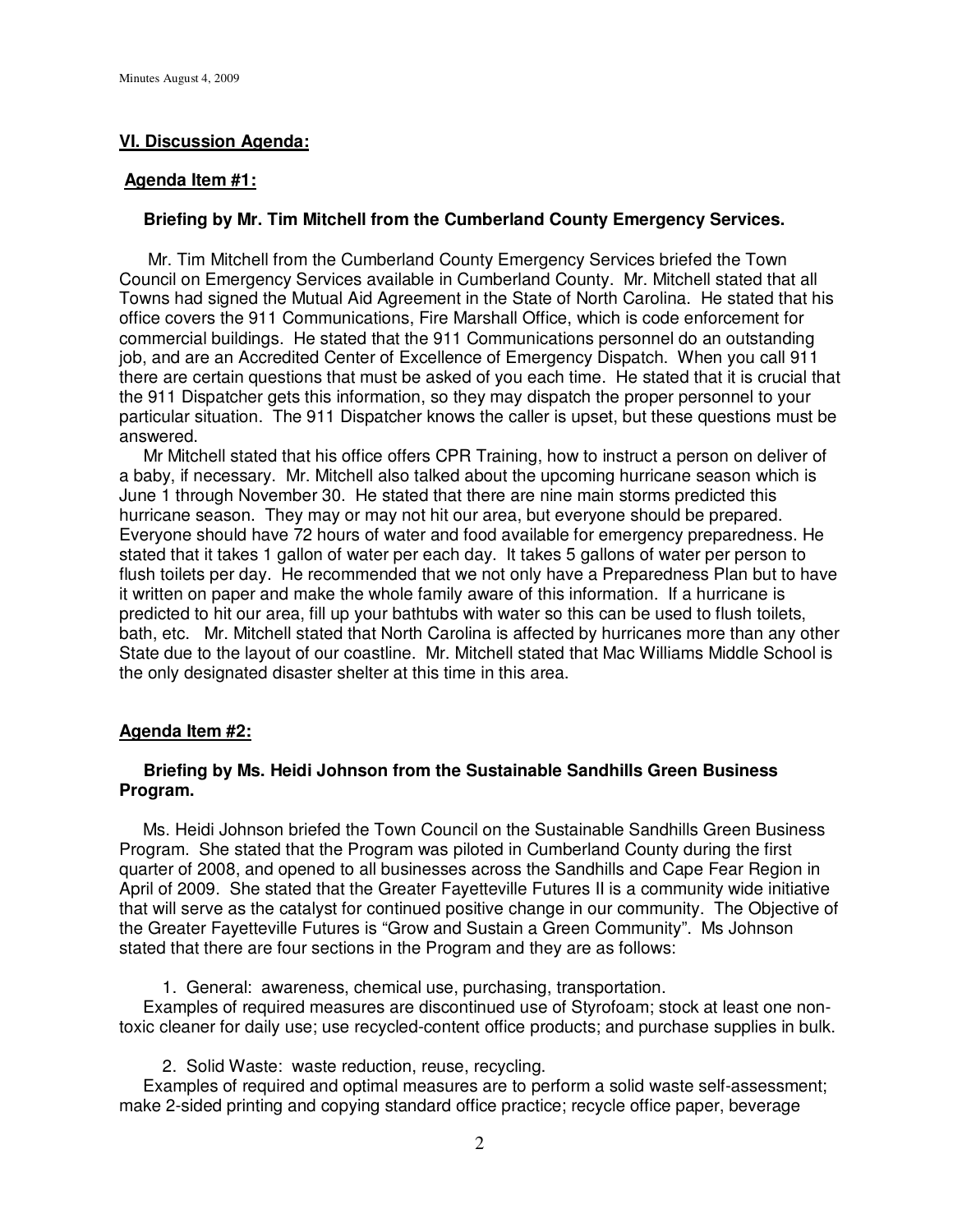containers, batteries, etc.; replace disposable kitchenware with reusable alternatives.

#### 3. Water: conservation, equipment.

 Examples of required and optimal measures are to review your water bill quarterly; clean hardscape with broom, not a hose; regularly check for leaks and repair immediately; install low flow faucet aerators; install barrels or cisterns to collect rain water for other uses; use NCfriendly and native plants (low water users).

## 4. Energy: conservation, equipment.

 Examples of required and optimal measures are to perform regular maintenance on HVAC equipment; upgrade to high-efficiency (CT, T-5/T-8 tubes); use Energy-Star appliances and equipment.

 Ms. Johnson stated that no matter how big or small your town, each change made can save you money and local resources. The result is a happier and healthier community.

## **Agenda Item # 3:**

 **Public Hearing for Case No. P09-31. Rezoning of 2.19 +/- Acres from O&I(P) Planned Office and Institutional to C2(P) Planned Service and Retail or to a more Restrictive Zoning District: Located at 3135 Dunn Road; Submitted by Vivek Tandon-LVST, LLC, Owned by Greg and Laurie Barnes. (Eastover)** 

## **Mayor Charles McLaurin made a motion to Open the Public Hearing.**

 Mr. Matt Rooney briefed the Town Council concerning Case No. P09-31. He stated that this is currently zoned O&I(P) Planned Office and Institutional, and the request is to change this zoning to C2(P) Planned Service and Retail or to a more restrictive Zoning District. The property is surrounded North by A1, RR, RR/CU & C(P); East C(P), RR, A& R6A; South C1(P), R6A, C(P) & C(P)/CUD; West RR & R6A l Surrounding Land Use: Motel; 2- Convenience retail w/gasoline sales, residential (including multi-family and manufactured home park). Water and sewer is available. Mr. Rooney stated that the recommendations adopted in the Eastover Area Detailed Land Use Plan specify that high intensity non-residential development (commercial and Industrial) should be concentrated at nodes at the intersection of major thoroughfares – both Dunn Road and Murphy Road are classified as major thoroughfares in the Highway Plan. Mr. Rooney stated staff recommended approval of this rezoning.

 There were three speakers present to speak in favor of Case No. P09-31. They are as follows: Mr. Neil Grant agent representing VivekTandon-LVST, LLC, Mr. Vick Tandon potential buyer, and Mr. Gregg Barnes potential seller of the property.

 There were two speakers present to speak against Case No. P09-31. They are as follows: Mr. Matt Smith and Mrs. Samantha Smith, residents living near the property in this Case No. P09-31.

Mayor McLaurin asked if the applicants would like to come forward.

 Mr. Neil Grant came forward to **speak in favor** for the applicant. Mr. Grant noted that the subject property has 428 feet of road frontage on the I-95 Business off ramp. That intersection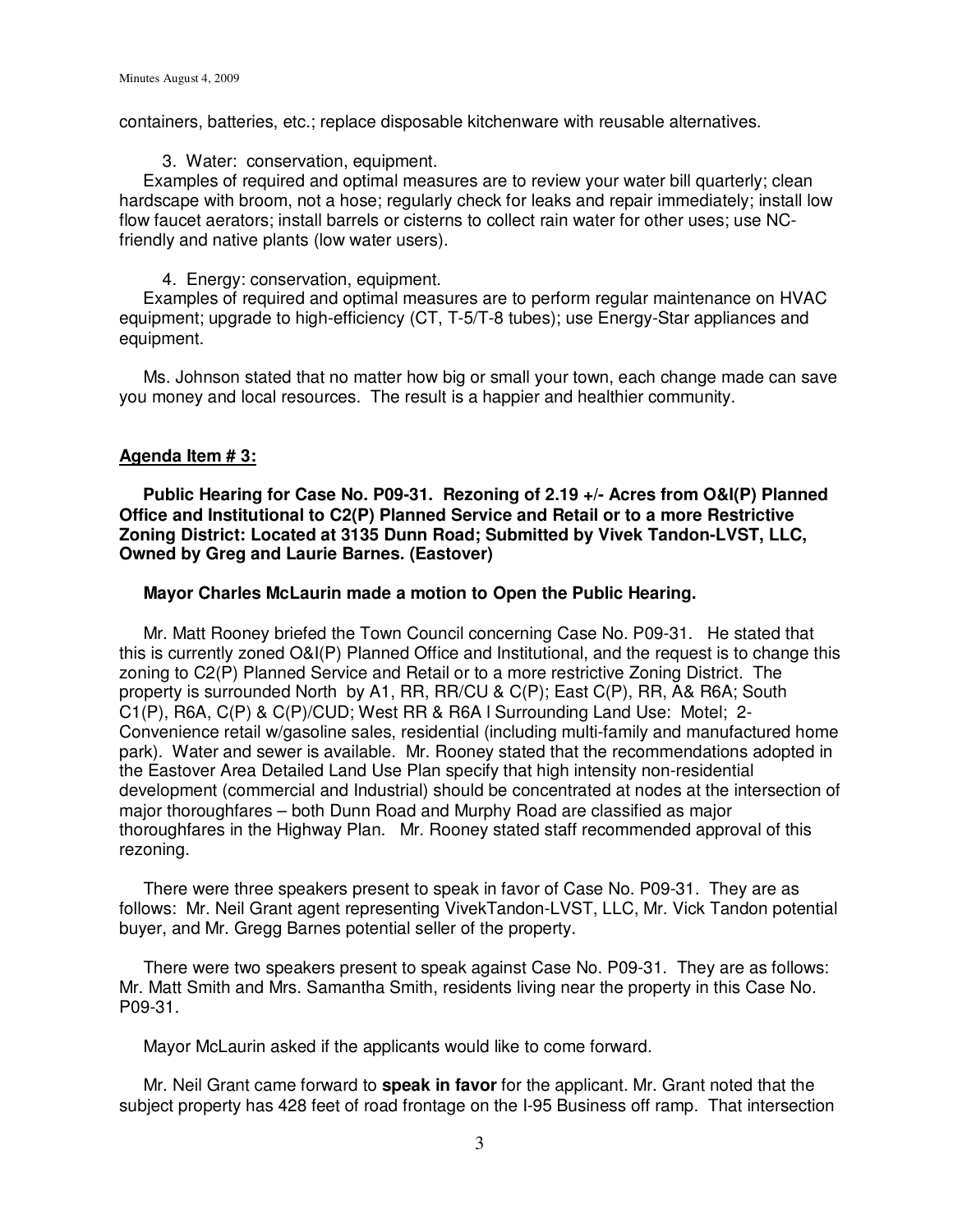is a major intersection, and of the four corners that are the only one that is not C(P) except for the opposing corner which is Department of Transportation land, which Mr. Grant believes has no zoning. The applicant wants to rezone to C2(P) and improve the property and build something nice and provide services to the Eastover area. Mr. Grant stated that any project that goes on the property will have to meet all codes and setbacks and buffers. He stated that this will increase the tax revenue in Eastover. He stated that the traffic count at this intersection at this time is over 5,000 daily.

 Council Member Sara Piland stated that the access area is a busy area and was curious about when the area was rezoned O&I and it became the private school; she asked what kind of requirements were placed on access by the Department of Transportation and was a third lane required. Mr. Grant stated that a turn lane may be required; however they never followed through with it because the private school and daycare never actually began operation. They also restricted the site to one driveway. Mr. Grant stated that the potential buyer is willing to do whatever is required of him. Mr. Grant stated that the projects that Mr. Tandon and his family had done in the past and were currently involved in are all very well done, and whatever is required of them has been done. He stated that every project he has seen that they have done has enhanced the area, using proper green space and the properties are well maintained on a daily basis.

 Mr. Vick Tandon proposed buyer, **spoke in favor** of Case No. P09-31. Mr. Tandon stated that he is a commercial developer. He is looking at sustainable items to develop. Council Member Donald Hudson asked what type of development he is proposing to do. Mr. Tandon stated he plans a two phase project, a car wash and possibly a retail/restaurant services. Mr. Tandon stated that the car wash would be open 24 hours a day, like the Kangaroo Station and the EPCO Station across the street.

 Mr. Gregg Barnes proposed seller, **signed up to speak in favor** of Case No. P09-31. However, Mr. Barnes did not speak at the Public Hearing.

 Mr. Matt Smith **spoke against** Case P09-31. He stated that he rents the house that is next door to this property. He stated that he was very surprised that the owner of his property Mr. Jessie Musslewhite was not opposed to this Case No. P09-31. Mr. Smith stated that he is concerned about the foot traffic through his yard and the lights that this business will bring to the residential area. He stated that he was never approached about this project. He stated that he is concerned for his wife and children as they are alone there much of the time. Mr. Smith also stated that he was concerned about the type of people that will be around a car wash that is open all night.

 Council Member Sara Piland stated that this is a straight Rezoning Case with restrictions on 50 or so uses. She stated that she had looked at the permitted uses and the Town wants something desirable at this location. She said that O&I zoning serves' as a buffer and she knows that this corner will eventually be commercial.

 Council Member Cheryl Hudson asked if the Council was voting for or against "Zoning only" at this point.

 Mr. Matt Rooney stated that was correct, and the Town cannot dictate the hours of operation.

 Mr. Neil Grant agent for the proposed buyer stated that he has seen sites the developer has developed and are all brick and have a pleasant appeal. Mr. Grant stated the rezoning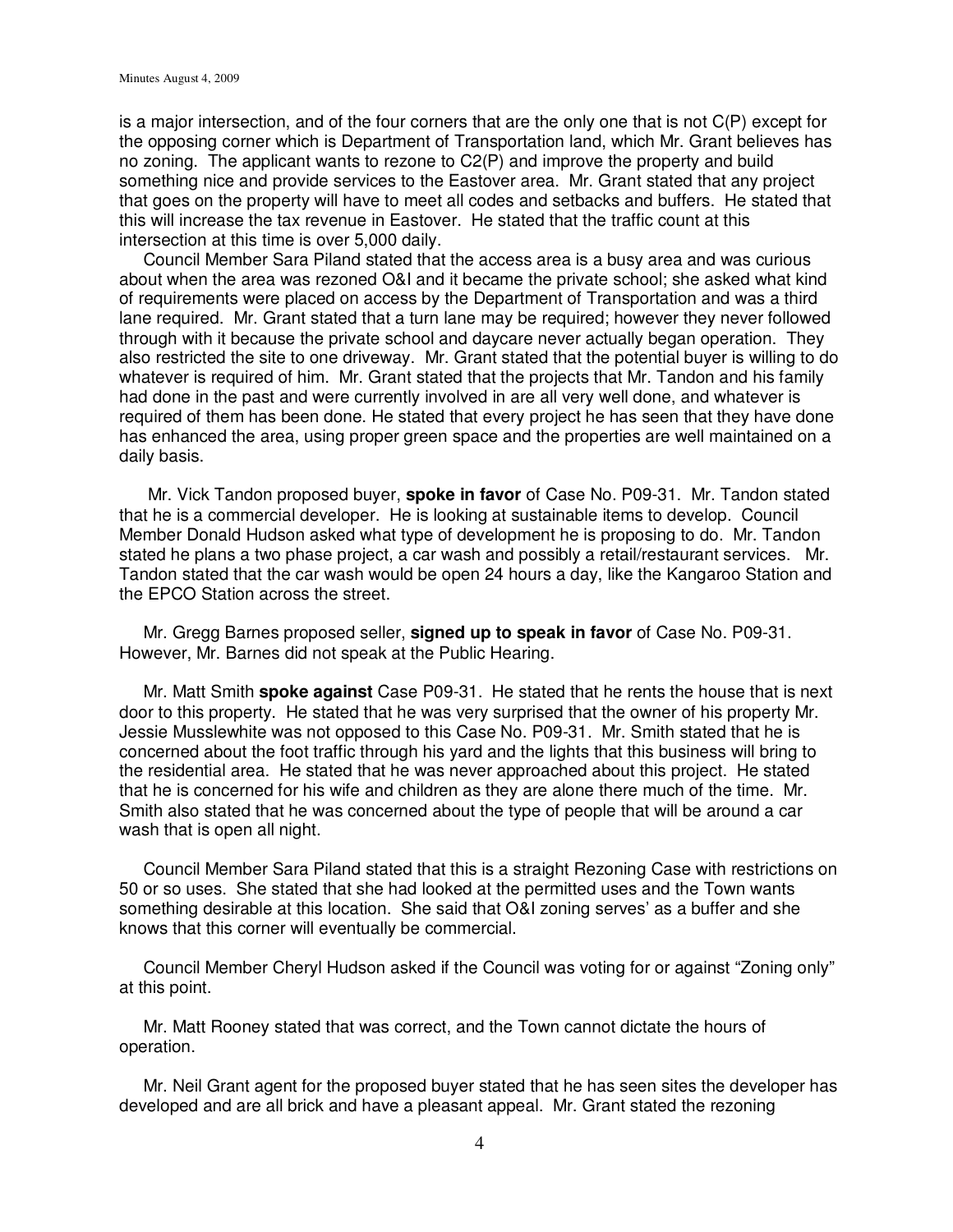increases the setbacks and a solid wall buffer will be built.

Mr. Matt Smith restated his opposition to this proposed rezoning.

 Mayor Charles McLaurin asked if there were any other questions. Mayor McLaurin asked for a motion to **close the Public Hearing**. Council Member Sara Piland made a motion to close the Public Hearing on Case No. P09-31. The motion was  $2^{nd}$  by Council Member Cheryl Hudson. The motion was carried unanimously.

 Council Member Donald Hudson made a motion to approve changing the zoning to C2(P) on Case No. P09-31. Council Member Lawrence Buffaloe 2<sup>nd</sup> the motion. Of the seven votes cast, six votes were in favor of Case No. P09-31, and one vote was in opposition of Case No. P09-31. Council Member Sara Piland voted in opposition of Case No. P09-31.

#### **Agenda Item #4:**

 **Public Hearing for Case No. P09-33. Rezoning of 1.19 +/- Acres from RR Rural Residential /CU Conditional Use Overlay District and Permit (To allow a Children's Daycare Facility) To O&I(P) Planned Office and Institutional or to a More Restrictive Zoning District; Located at 3353 Dunn Road, Submitted by Craig Wheeler; Owned by Shree Ganeshji, LLC. (Eastover).** 

Mayor Charles McLaurin made a motion to **Open the Public Hearing** on Case No. P09-33.

 Mr. Matt Rooney from the Cumberland County Planning & Inspections Department briefed the Town Council on Case No. P09-33. He stated that the property frontage & location is 170.00'+/- at 3353 Dunn Road. Water and sewer is available on this property and there are no soil limitations. Mr. Rooney stated that the request is not entirely consistent with the Eastover Area Detailed Land Use Plan, which calls for an activity node and heavy commercial at this location, the request is reasonable because the Land Use Plan map designating the activity nodes is not parcel specific and does include at least a portion of the subject property in a planned activity node.

 Mr. Rooney stated that the subject property does not fully comply with the location criteria for office and institutional development that is listed in the proposed Land Use Policies Plan, since the site is not located within an office park and will not serve as a transition between commercial and residential uses. He stated that subject property is located between two planned commercial districts, however, approval of this request will meet several of the stated objectives in the plan, including, encouraging new office and institutional uses, providing sufficient zoned office an institutional areas to accommodate the needs of the residents and reducing regulatory measures that hinder office and institutional development. Mr. Rooney stated that the County Board staff recommends approval of Case No. P09-33 voting unanimously to approve zoning of O&I(P) Planned Office and Institutional Zoning District.

 Mr. Craig Wheeler **spoke in favor** of Case No P09-33. Mr. Wheeler stated that the Eastover Christian Academy will have grades H-12 as well as child care. The Child Care is being operated through the Division of Child Care out of Raleigh. He stated that the Academy will offer tutoring. The reason for the rezoning is to include the grade school on the property. We will have a modular unit at the back of the building for class rooms for the grade school students. We have been able to do tutoring and piano lessons so far but not the grade school students due to the zoning. Mr. Wheeler stated that there is not another Christian Grade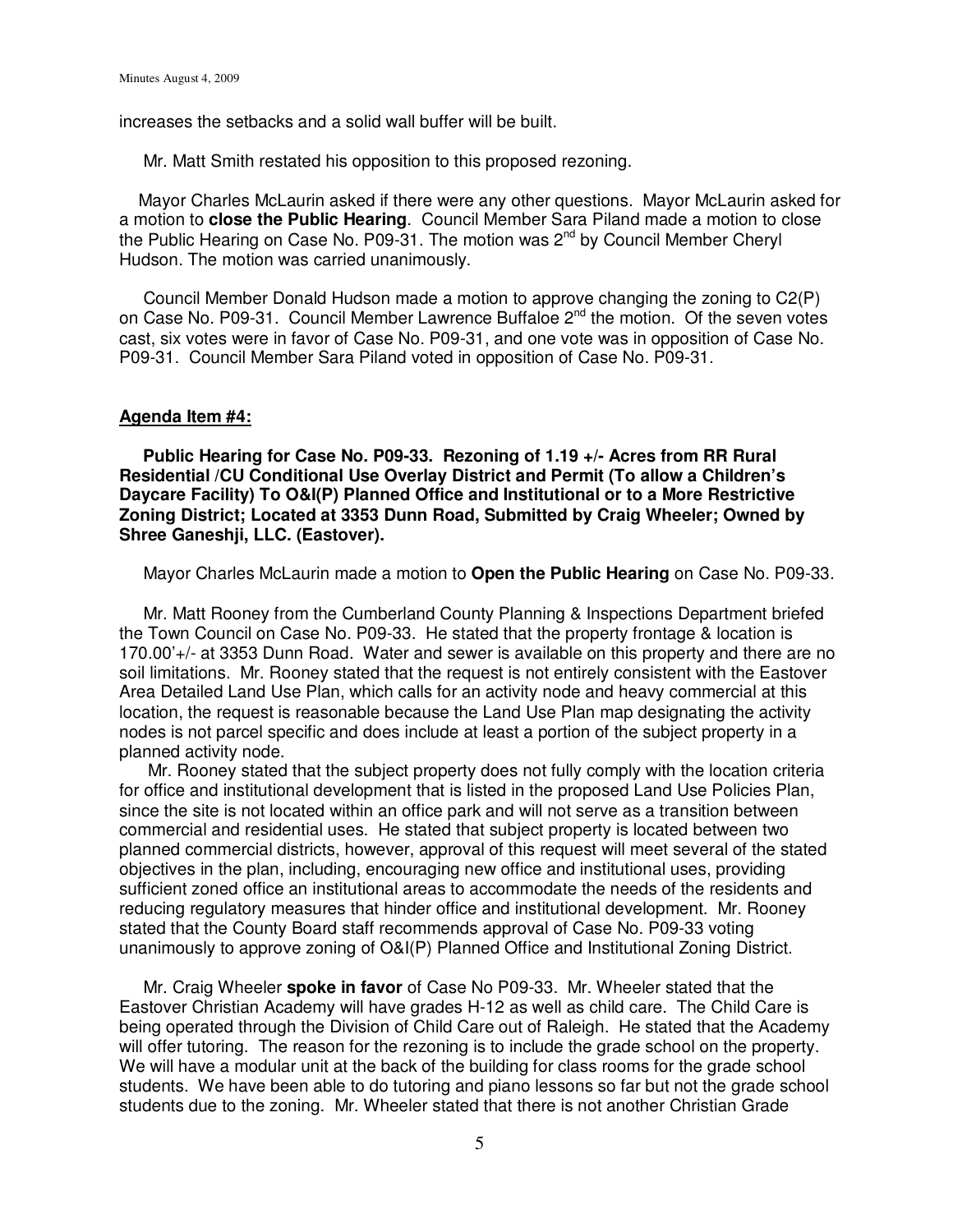School in the area, and he feels this would be very beneficial to Eastover.

 Council Member Sara Piland made a motion to **Close the Public Hearing** on Case No. P09-33. The motion was 2<sup>nd</sup> by Council Member Cheryl Hudson. The motion was carried unanimously.

 Council Member Sara Piland made a motion to approve rezoning Case No. P09-33 from RR Rural Residential to O&I(P) Planned Office and Institutional. The motion was  $2^{nd}$  by Council Member Cheryl Hudson. The motion was carried unanimously.

#### **Agenda Item # 5:**

# **Public Hearing for approval of "2030 Growth Vision Plan" and the "Land Use Policies Plan" for the Town of Eastover.**

 Mr. Matt Rooney briefed the Town Council on the 2030 Growth Vision Plan and the Land Use Policies Plan for the Town of Eastover. Mr. Rooney stated that a Resolution of Adoption on both Plans has been prepared for all Towns to sign and has been approved by the Cumberland County Planning Board. He stated that a copy of the completed documents will be sent to us showing all signatories by each Town. Mr. Rooney stated that these two documents with the Eastover Detailed Land Use Plan becomes your guide for considering development proposals.

 Council Member Sara Piland asked Mr. Rooney where in the two documents presented it references the Detailed Land Use Plan. Mr. Rooney stated that the 2030 Growth Vision Plan stated in the fine print, states that the Detailed Land Use Plan will take precedent over the 2030 Plan. Council Member Sara Piland stated that these documents state that any municipality can update the Detail Land Use Plan as it applies to their municipality. Mr. Rooney stated that was correct. Mr. Will Denning from the Cumberland County Planning & Inspections Department stated that each municipality can have their own plan. The overall picture is the same but each Town has its own unique differences.

 Attorney Jackson advised the Town Council that neither of the Resolutions presented have the enforcement that is binding. Attorney Jackson stated if the Town Council finds it's self factually in a situation that is contradictory, to simply relate the facts in your findings that it is not applicable in that instance. Mr. Jackson stated that the Town would still have all the leaway you want, in case it is ever challenged in court. Mr. Jackson stated if your findings were so stated in the minutes, it would stand up to any type of appeal.

 Council Member Sara Piland made a motion to **Close the Public Hearing**. The motion was 2<sup>nd</sup> by Council Member Cheryl Hudson. The motion was carried unanimously.

 Council Member Sara Piland made a motion to adopt the Resolutions for the "2030 Growth Vision Plan" and the "Land Use Policies Plan" for the Town of Eastover and ask the Town Clerk to add in the minutes the advice given by the Town Attorney. The motion was  $2^{nd}$  by Council Member Lawrence Buffaloe.The motion was carried unanimously.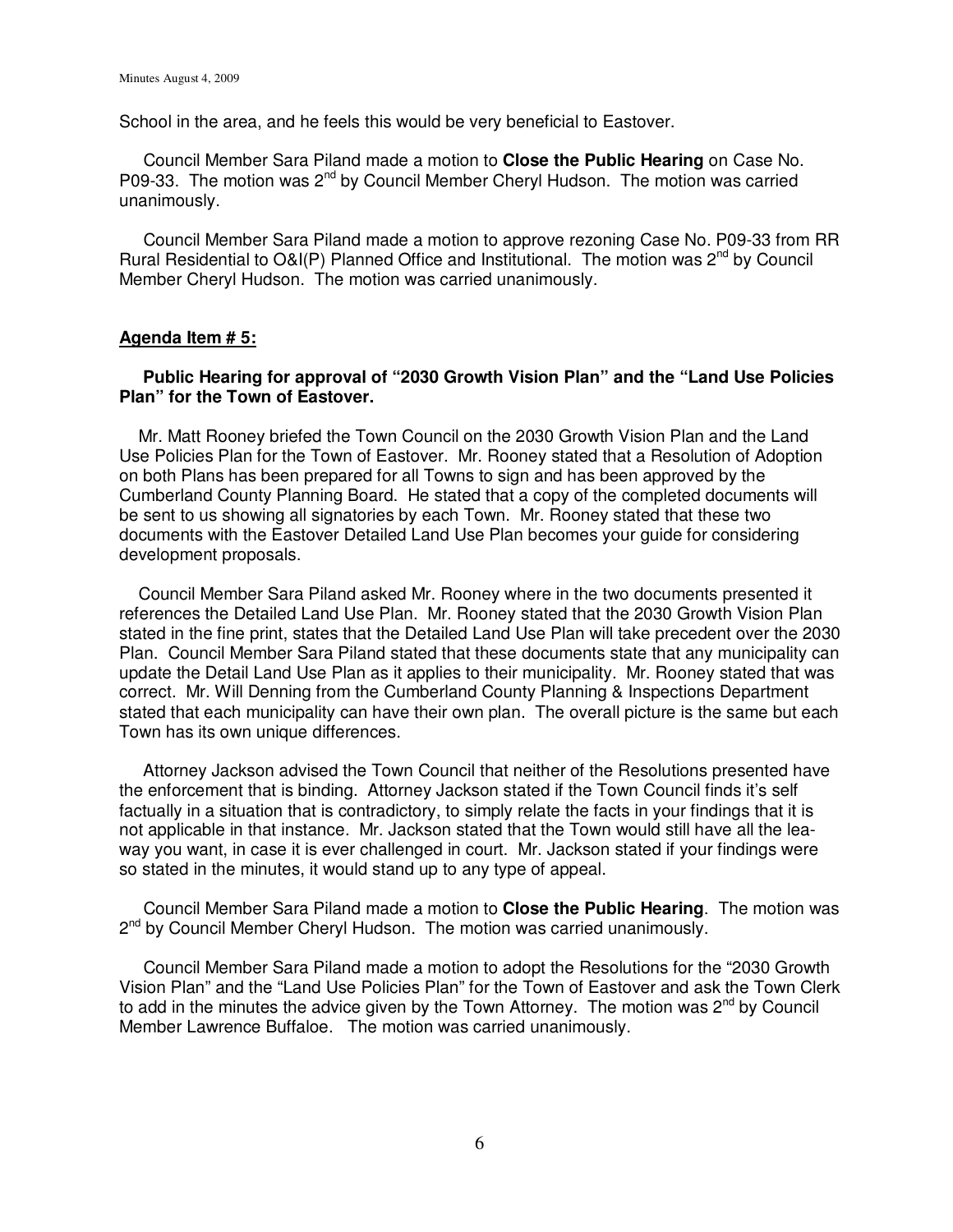## **Agenda Item #6.**

#### **Discuss new Building.**

 a. Mr. Tom Taylor, Interim Town Manager stated that he had discussed with Mr. Daniel West and Mr. Bob Nail the job descriptions of their positions which is for 6 months, and will be reviewed again in January. He stated that Mr. West would be Exterior Maintenance (yards, minor exterior maintenance) and Mr. Nail would be Interior Maintenance (minor interior maintenance, audio for Town Council Meeting's, and inspect the Community Building after it is rented). Mr. West and Mr. Nail would become part-time employees of the Town of Eastover. They would be paid \$235.00 biweekly and Mr. West would be paid the \$50.00 fee for booking the Community Center to this date.

 Council Member Benny Pearce asked about the rules of the building. Mr. Taylor stated the rules will remain the same as it has been with the Civic Club. The Town personnel will handle the renting of the building and the Town will keep the money collected for all rentals from this point on. Council Member Benny Pearce would like to see the rules for use of the building.

 Council Member Lawrence Buffaloe asked if the Civic Club would still use the building. Mr. Taylor stated that they would use the building for 9 years and 11 months. Council Member Sara Piland asked if that agreement had been written between the Town and the Civic Club Board for signature.

 Mr. Taylor stated that the Town would start leasing the Community Building which includes collecting the fees for the rentals. He stated that the fee to rent the Community Building would increase to \$200.00 per day from \$150.00 per day, plus an additional \$75.00 clean-up Deposit. The Clean-up Deposit would be refunded to the lessee if the building passes inspection by our maintenance personnel.

 Mr. Taylor stated that the Town Clerk would prepare a "Lease Agreement" for persons wanting to rent the building, and an "Inspection Check List". The Inspection Check List would be turned into the Town Hall for a determination if the lessee would get their \$75.00 clean-up deposit, or a portion thereof returned to them**.** The lessee would have to vacate the Community Building by 10:00 p.m. If not, an additional \$50.00 per hour or a portion thereof would be charged to the lessee.Mr. Taylor said an adjustment on Liability to cover the Community Building has already been added. This increase in insurance coverage was accomplished when the Town purchased the building.

Council Member Lawrence Buffaloe made a motion to approve the following:

a. Make Mr. Nail and Mr. West, Town employees and pay them \$235.00 biweekly.

b. Rental of the Community Building will be handled by the Town Hall Office.

 c. Increase the rental fees from \$175.00 per day to \$200.00 per day plus a \$75.00 cleanup deposit.

 d. Rules for the Community Building remain the same with possibly some changes in the future.

 e. That a formal legal document be prepared between the Town of Eastover and the Eastover Civic Club.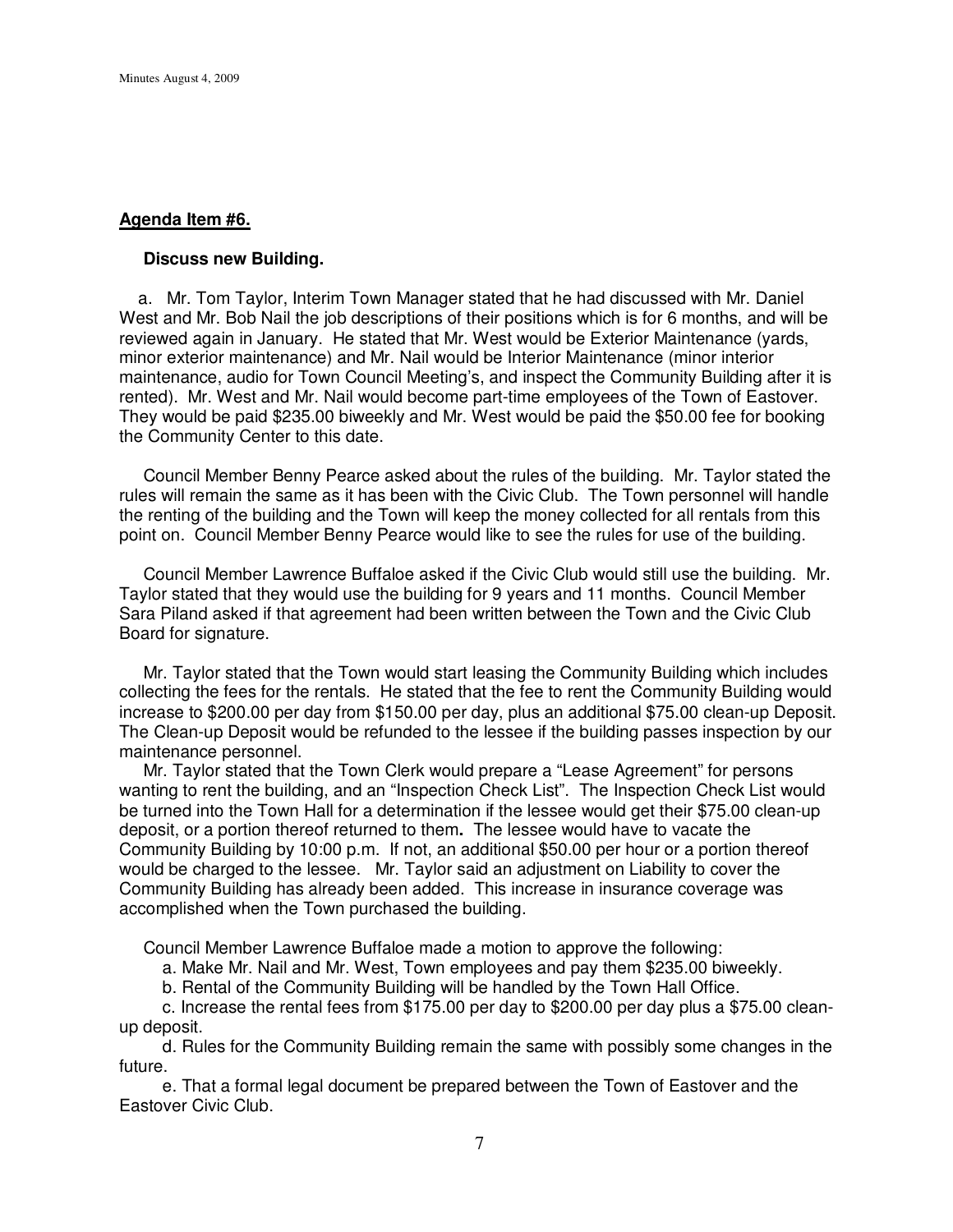The motion was 2<sup>nd</sup> by Council Member Willie Geddie. The motion was carried unanimously.

## **VII. Mayor's Comments:**

 1. Mayor McLaurin stated that the Department of Transportation (DOT) has requested a map of the Town of Eastover which shows the boundaries of the Town. Mr. Matt Rooney from the Cumberland County Planning & Inspections Department stated that he would provide a map for the DOT.

 2. Mayor McLaurin stated there will be a dedication ceremony on September 30, 2009 at 11:00 a.m. to dedicate the Exit 55 Overpass to Deputy Brian Matthews. The Department of Transportation will is dedicating the overpass to Deputy Matthews.

 3. Mayor McLaurin stated that he thinks the Town needs to start enforcement of ordinances pertaining to abandoned trailers, and vehicles in streets and in people's yards.

 4. Mayor McLaurin stated that the Town is looking for a full time Town Manager. It has been announced in the Fayetteville Observer and will be announced in the League's News Letters.

 5. Mayor McLaurin asked the Town Council to approve a \$100.00 memorial donation to Cumberland County Attorney Grainger Barrett for his favorite charity, the RAMS Club.

 Council Member Benny Pearce made the motion to approve the \$100.00 donation to the RAMS Club in memory of Attorney Barrett. Council Member Donald Hudson 2<sup>nd</sup> the motion. The motion was carried unanimously.

 6. Mayor McLaurin asked the Town Council to add a third person as a signatory for the Town checks in case he or Council Member Cheryl Hudson was not available. It was recommended that Council Member /Mayor Pro Tem Sara Piland be added to the list.

 Council Member Donald Hudson made a motion to add a third person (Mayor Pro Tem) as signatory to the BB&T Checking Account. Council Member Willie Geddie 2<sup>nd</sup> the motion. The motion was carried unanimously.

 7. Mayor McLaurin asked the Town Council Members to please read and respond to the Town Clerk's emails. He stated that she has had few responses from Council Members.

# **VIII. Council Members Update:**

 1. Council Member Benny Pearce stated that all candidates for re-election must go on the Internet and take the required Internet Program for Treasurer, whether the candidate intends to raise funds or not. He was informed that this is a requirement and he must take the issue up with the Legislature, if he wishes to get it changed. Mr. Pearce stated that he intended to do so at his earliest convenience. He said this goes along with the ethics of re-election. He stated that he was not going to raise funds for re-election. Council Member Lawrence Buffaloe also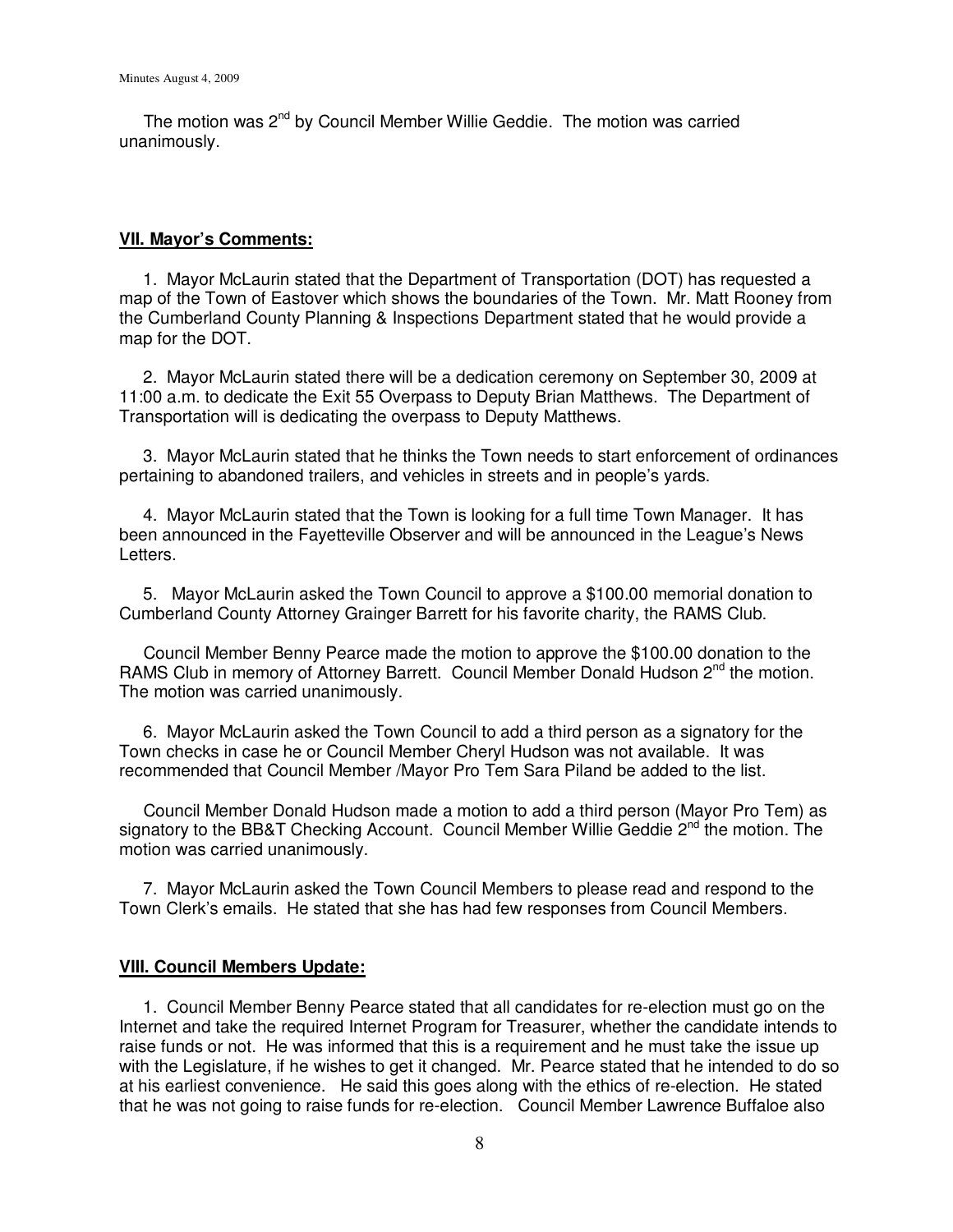stated that he was not going raise funds or open a checking account for re-election funds.

2. Council Member Cheryl Hudson stated that the Town is up and running in Southern Software –CitIPak. We are paying bills and preparing the payroll in CitiPak.

## **IX. Town Managers Update**:

 1. Mr. Thomas Taylor, Interim Town Manager stated that the first ORBIT Report for Retirement was submitted to the NC State Treasurer. We are officially under the State Retirement System now.

 2. Mr. Taylor stated that the Town is now approved for Flood Insurance by FEMA. Now our citizens can participate in the National Flood Insurance Program. He stated that it became effective in July 2009.

 3. Mr. Taylor stated that the advertisement for the Town Manager ran in last Sunday's newspaper (The Fayetteville Observer). It is currently on their website and will stay their approximately 12 to 14 days. It is also on the League and the Town's website. As of today we have eleven applications and they are from all over, most from North Carolina.

 4. Mr. Taylor stated that the 401K paperwork is complete and he is to meet with the Representative from Prudential on August 18, 2009. At that point we will institute that reporting process, and start deducting funds from employee and employer for the 401k.

 5. Mr. Taylor stated that he has given each Council Member a copy of the Personnel Policy for your review. He stated that he will have the Purchasing Policy ready for your review shortly. He stated that he would send it to you on line, or he could provide a hard copy if you prefer.

 6. Mr. Taylor requested that a Special Town Council Meeting be held on August 18, 2009 to consider Policy and manager's review of applicants for the Town Manager position.

 Council Member Benny Pearce made a motion to hold a Special Town Council on August 18, 2009 at the Eastover Town Hall at 3:30 p.m. Council Member Cheryl Hudson  $2^{nd}$  the motion. The motion was approved unanimously.